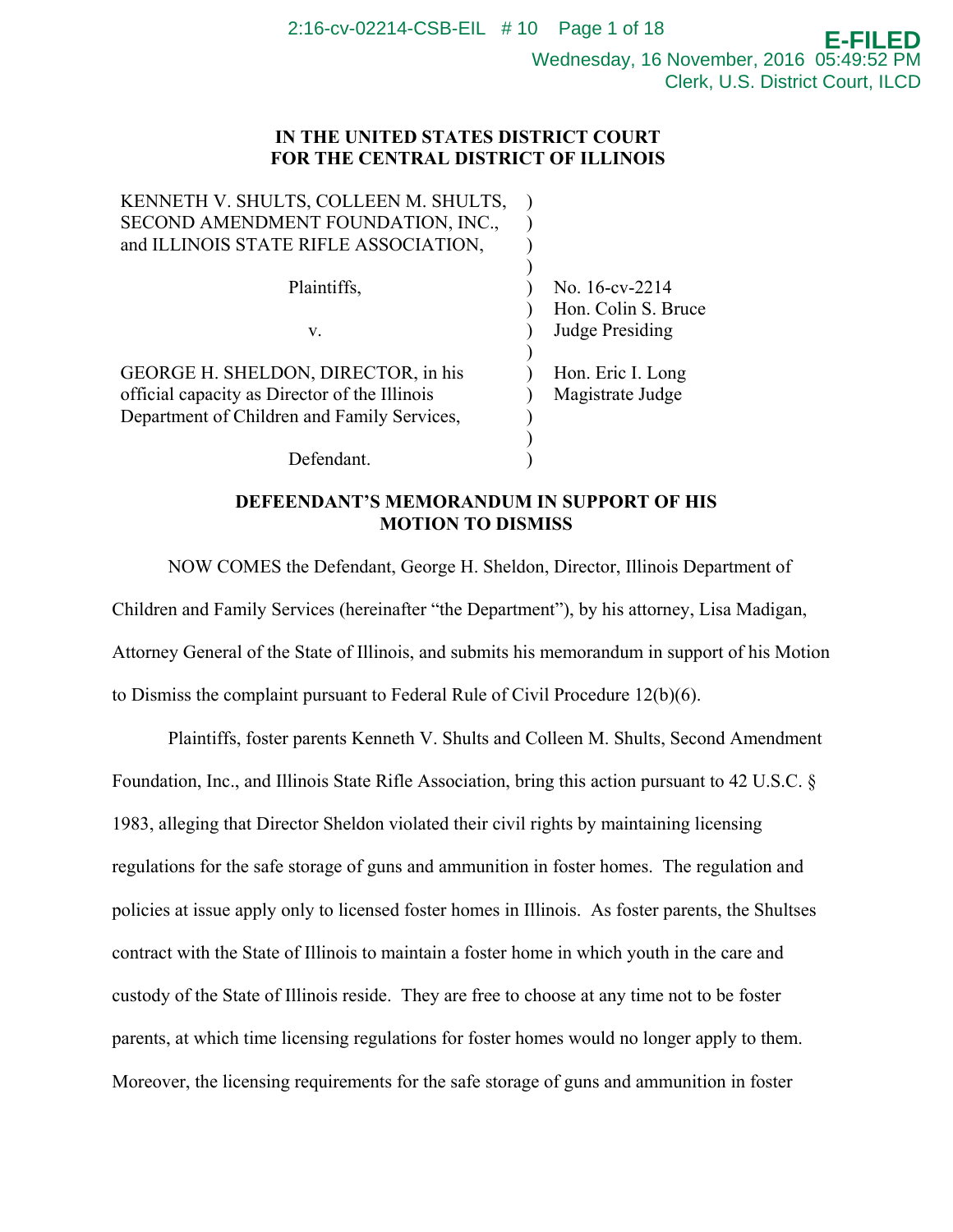#### 2:16-cv-02214-CSB-EIL # 10 Page 2 of 18

homes are reasonable and do not unconstitutionally burden the Shultses' Second Amendment rights. Therefore, Plaintiffs have not pled a claim upon which relief can be granted, and their complaint should be dismissed.

### **Statutory and Regulatory Background**

 The Department has the legal authority to place children in substitute care apart from their parents or guardians when it is in the best interests of the children, under the Abused and Neglected Child Reporting Act, 325 ILCS 5, Adoption Act, 750 ILCS 50, Juvenile Court Act of 1987, 705 ILCS 405, and Children and Family Services Act, 20 ILCS 505; *see also* Ill. Admin. Code tit. 89, §§ 301.10, 301.40.Children who have been taken into state custody may be placed in a licensed foster family home, defined as "a facility for child care in residences of families who receive no more than 8 children unrelated to them…" Child Care Act of 1969, 225 ILCS 10/2.17.

 DCFS is charged with making rules that are necessary to carry out its statutory obligations. 20 ILCS 505/4. "Administrative rules and regulations have the force and effect of law, and must be construed under the same standards which govern the construction of statutes." *People ex rel. Madigan v. Ill. Commerce Comm'n*, 231 Ill.2d 370 (Ill. 2008). Department Rule 402 provides the licensing standards with which foster parents must comply. Ill. Admin. Code tit. 89, § 402.1. (Department Rule 402, Licensing Standards for Foster Family Homes, is attached hereto in its entirety as Exhibit A).

Potential foster parents submit applications to become licensed with the Department. Ill. Admin. Code tit. 89, § 402.4(a). Each foster family home applicant and adult member of the household is subject to a background check and fingerprinting. Ill. Admin. Code tit. 89, § 402.4(c). Certain criminal convictions serve as a bar to receiving a license, including homicide,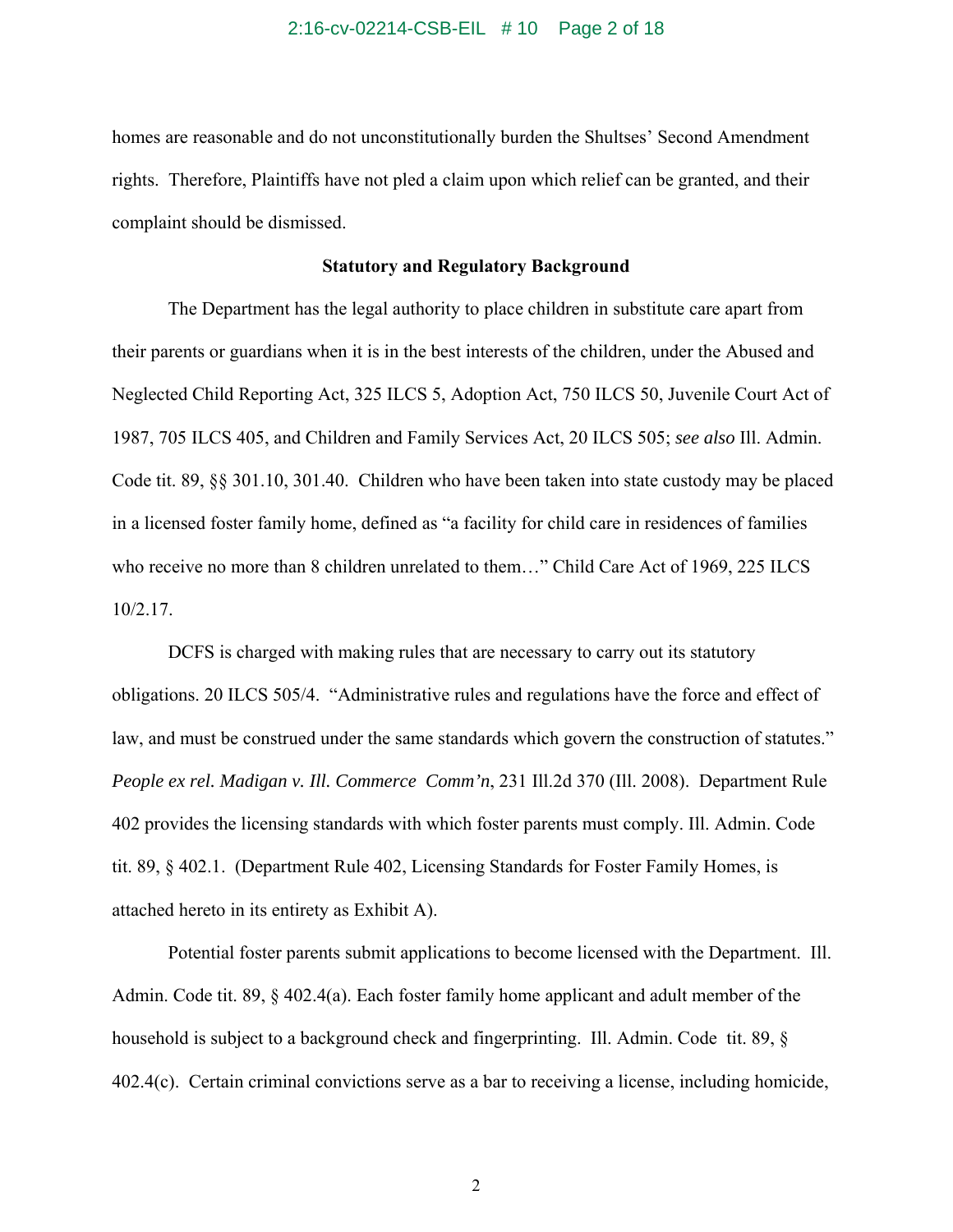#### 2:16-cv-02214-CSB-EIL # 10 Page 3 of 18

kidnapping, and sex offenses. Ill. Admin. Code tit. 89, § 402, Appendix A. Members of the potential foster family home between the ages of 13 to 17 years-old are subject to a Child and Neglect Tracking System (CANTS) and Child Sex Offender Registry check. Ill. Admin. Code tit. 89, § 402.4(c). Foster parents and other members of the home are subject to medical examinations to certify that they are free of any communicable diseases or any physical or mental conditions that would affect their ability to provide care. Ill. Admin. Code tit. 89, § 402.14.

 After an application is submitted, a licensing representative employed by the Department or a private agency conducts a licensing study of the home, which a supervisor reviews. The supervisor approves the recommendation or denial of the license based on compliance or noncompliance with licensing standards. The written study is signed by both the performing licensing representative and the representative's supervisor. Ill. Admin. Code tit. 89, § 402.4(d).

 Unless revoked by the Department or voluntarily relinquished by a family, a foster family home license is valid for four years. Ill. Admin. Code tit. 89, § 402.7(a). Foster parents must submit a new licensing application when the family withdraws from the process but decides to reapply; there has been a change of name or address of the foster family home; there has been a change in status of a joint license, due to marriage, divorce or death; or a family seeks to reapply after a previously held license had been revoked or rejected. Ill. Admin. Code tit. 89, § 402.4(e).

 The Department's rules provide detailed foster home licensing requirements that mandate how many children shall be placed in a foster family home, sleeping arrangements, nutrition and meals, religious practices, the employment of foster parents, how children are to be disciplined and other requirements. *See* Ill. Admin. Code tit. 89, §§ 402.8, 402.9, 402.11, 4021.15, 402.18, 402.21. The Department's general requirements forbid tobacco use in the foster family home,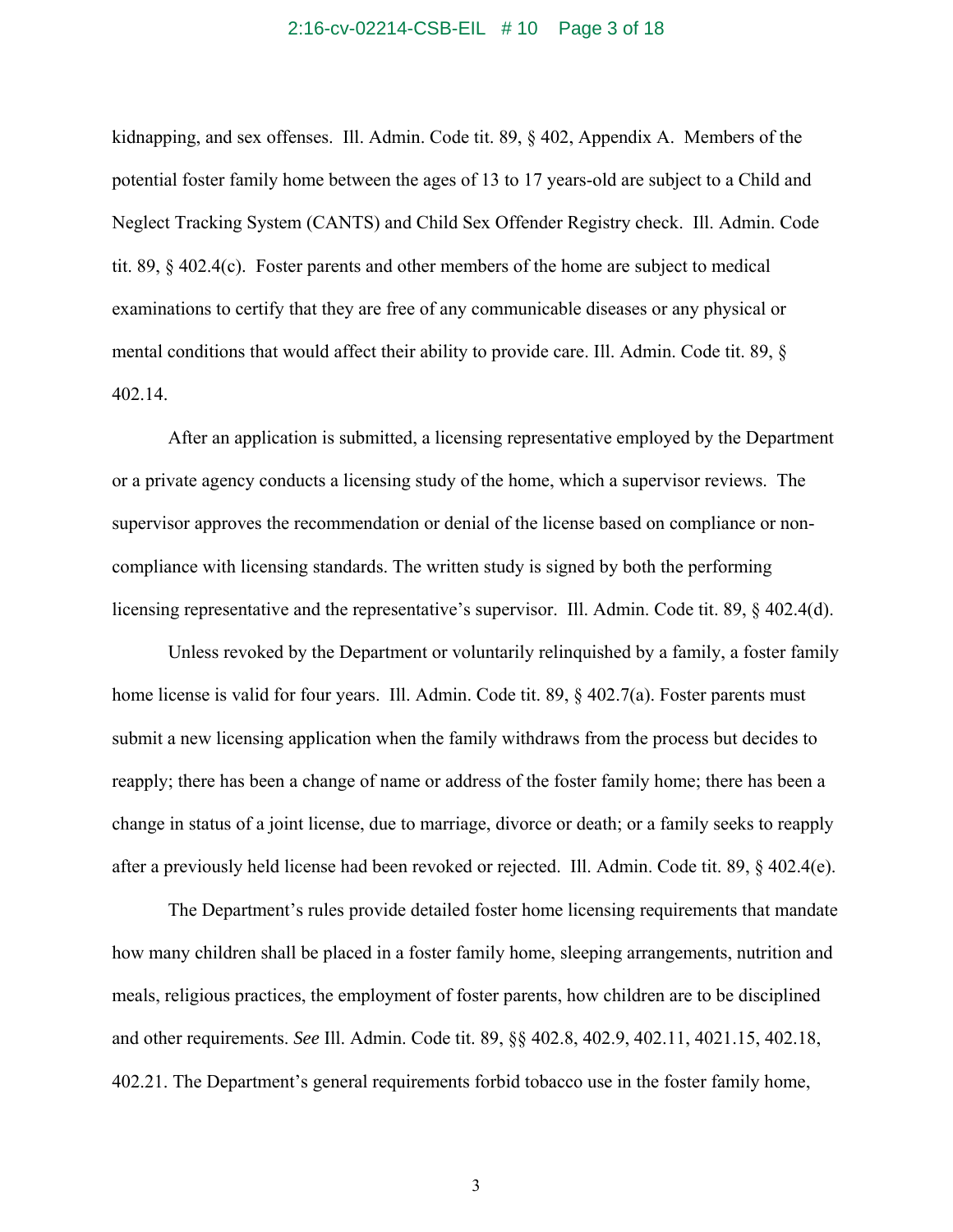### 2:16-cv-02214-CSB-EIL # 10 Page 4 of 18

require smoke and carbon monoxide detectors, specify how pools and hot tubs are to be maintained and require that dangerous household supplies or tools and all prescription or nonprescription drugs be kept in a safe place. Ill. Admin. Code tit. 89, §§

402.8(e)(d)(g)(h)(m)(n). *See id.* at §§ 402.10(a) (number of meals and time span between

meals);  $\S$  402.10(f) (manner in which meals are served and sanitary conditions);  $\S$  402.9(g)

(linen changes);  $\S$ § 402.9(a), (b), (c) (sleeping arrangements);  $\S$  402.21(i) (withholding child's

spending money for disciplinary purposes); § 402.16(b) (supervision of the child); § 402.21(c)

(corporal punishment).

 Beyond these rules, the Department has promulgated rules for safe storage of guns and ammunition in licensed foster homes. Ill. Admin. Code tit. 89, 402.8(i), effective August 1,

2009, states:

Any and all firearms and ammunition shall be locked up at all times and kept in places inaccessible to children. No firearms possessed in violation of a State or federal law or a local government ordinance shall be present in the home at any time. Loaded guns shall not be kept in a foster home unless required by law enforcement officers and in accordance with their law enforcement agency's safety procedures.

The Department also issues procedures which expand on the rules and provide guidance

in their application. Department Procedure 402.8(i), effective September 22, 2010, Guns, Rifles

and Ammunition (attached as Exhibit B), provides that:

Guns, rifles, and ammunition shall be stored in a locked place, inaccessible to children. This may be a container, cabinet, section of a room, or entire room, which is locked and inaccessible to children. Ammunition and firearms shall be stored separately. Licensing staff shall observe the storage of these items and document the location on the CFS 590.

The licensing representative shall ensure that the foster family home applicant(s)/licensee(s) sign form CFS 452-A, Acknowledgment of Compliance and, if applicable, form CFS 452-2, Foster Family Firearms Agreement.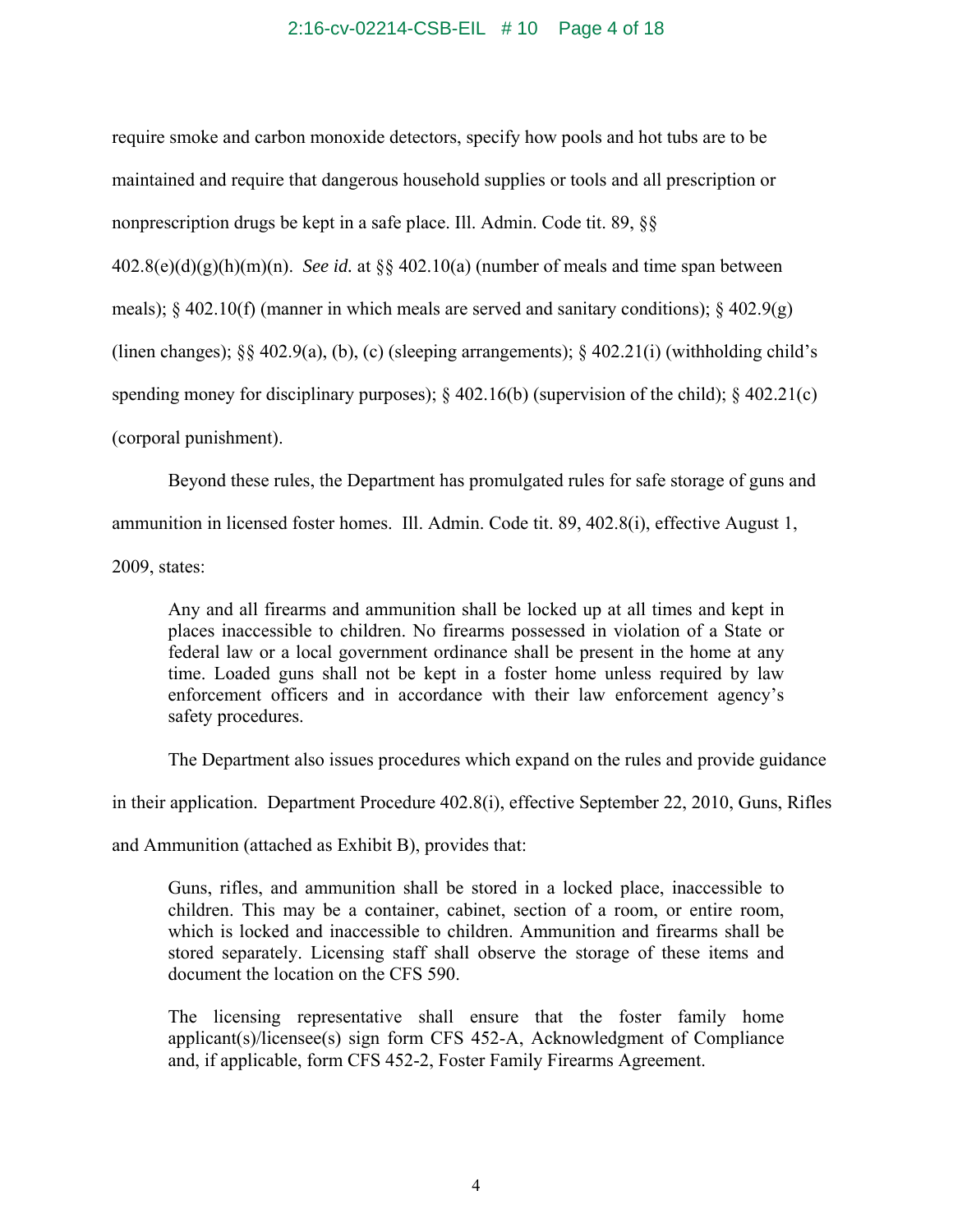If any loaded gun is kept in the home, the licensing representative shall verify that the owner is a law enforcement officer and keeping the gun loaded is required by their law enforcement agency's policies. Secure the name and address of the law enforcement officer's agency, obtain a copy of the agency's policies, review them, and place them in the foster family home licensing record. Document on the CFS-590.

 The Department requires that licensed foster homes disclose the presence of guns and ammunition in the foster homes. The Department requires the completion of a form when a foster family home does not have any firearms in the foster home. CFS 452-A, Acknowledgement of Compliance Section 402 Licensing Standards for Foster Family Homes (attached as Exhibit C). When a foster family does have firearms in the household, the Department requires completion of a different form acknowledging that ammunition is kept in locked storage, separate from any firearms, with firearms inaccessible to children. CFS 452-2, Foster Family Firearms Agreement (attached as Exhibit D).

 On May 1, 2015, the Department issued Policy Guide 2015.08, "Enhanced Firearm Safety in Foster Family Homes." (Attached as Exhibit E). Policy Guide 2015.08 was created to add greater levels of safety to foster homes by requesting and recommending that "foster parents store any and all firearms outside the foster home and its property" and that firearms and ammunition in the foster home be "unloaded and secured in separate and locked storage receptacles specifically manufactured to keep firearms and ammunition secure." *Id.* The Policy Guide also requires trigger locks on all firearms and that the keys to access all firearms must be kept with the owner or stored outside the foster home, and not shared with anyone.

 Policy Guide 2015.08 was issued in response to the Department of Children and Family Services's Inspector General's recommendation that trigger locks and other enhanced safe storage practices for all firearms be implemented in foster family homes. "These recommendations were made subsequent to an investigation of a foster youth who died from a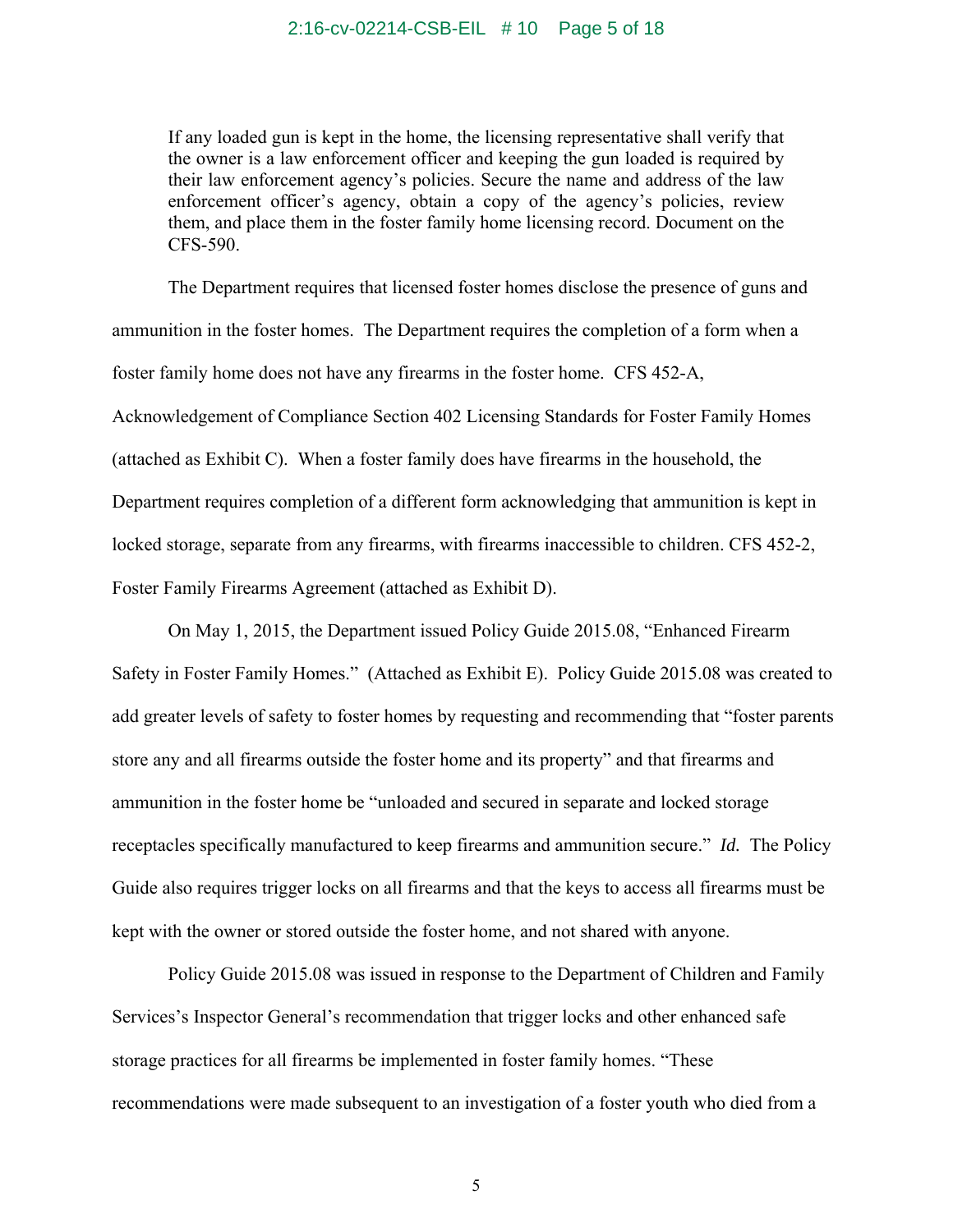#### 2:16-cv-02214-CSB-EIL # 10 Page 6 of 18

self-inflicted gunshot wound after the youth found keys to his foster parents' gun cabinet. The Inspector General also completed an in-depth literature review of youth suicide that contributes in making these recommendations." *Id.* 

### **Factual Background**

The Shultses reside in Fairmount, Illinois. Complaint, hereinafter "Compl." ¶ 8. They have a licensed foster home. One youth in foster care resides in the home, along with three biological children. Compl. ¶ 8. The Shultses have been licensed foster parents through DCFS since 2007. Compl.  $\P$  8, 10. The complaint alleges that the Shultses are allowed to possess firearms in Illinois, but "are prohibited by the IDCFS policy complained of herein from possessing loaded functional firearms in their homes so long as they currently are foster parents, or plan to be foster parents in the future." Compl. ¶ 12. The Shultses are members of the Second Amendment Foundation and the Illinois State Rifle Association. The stated purpose of both organizations is to protect the constitutional right to privately own and possess firearms within Illinois. Compl. ¶¶ 14, 16.

#### **Argument**

### **I. The Applicable Standard.**

Under Federal Rule of Civil Procedure 12(b)(6), a district court must dismiss a complaint if it fails to state a claim upon which relief can be granted. The complaint must "[set] forth facts sufficient to support a cognizable legal theory." *Scherr v. Marriott Int'l, Inc.*, 703 F.3d 1069, 1073 (7th Cir. 2013). The court will take well-pled allegations as true and draw all reasonable inferences in favor of the non-moving party. *Id.* The court may take judicial notice of matters of public record even though they are outside the pleadings. *Anderson v. Simon*, 217 F.3d 472, 474-475 (7th Cir. 2000). Importantly, a plaintiff's obligation to provide the grounds for her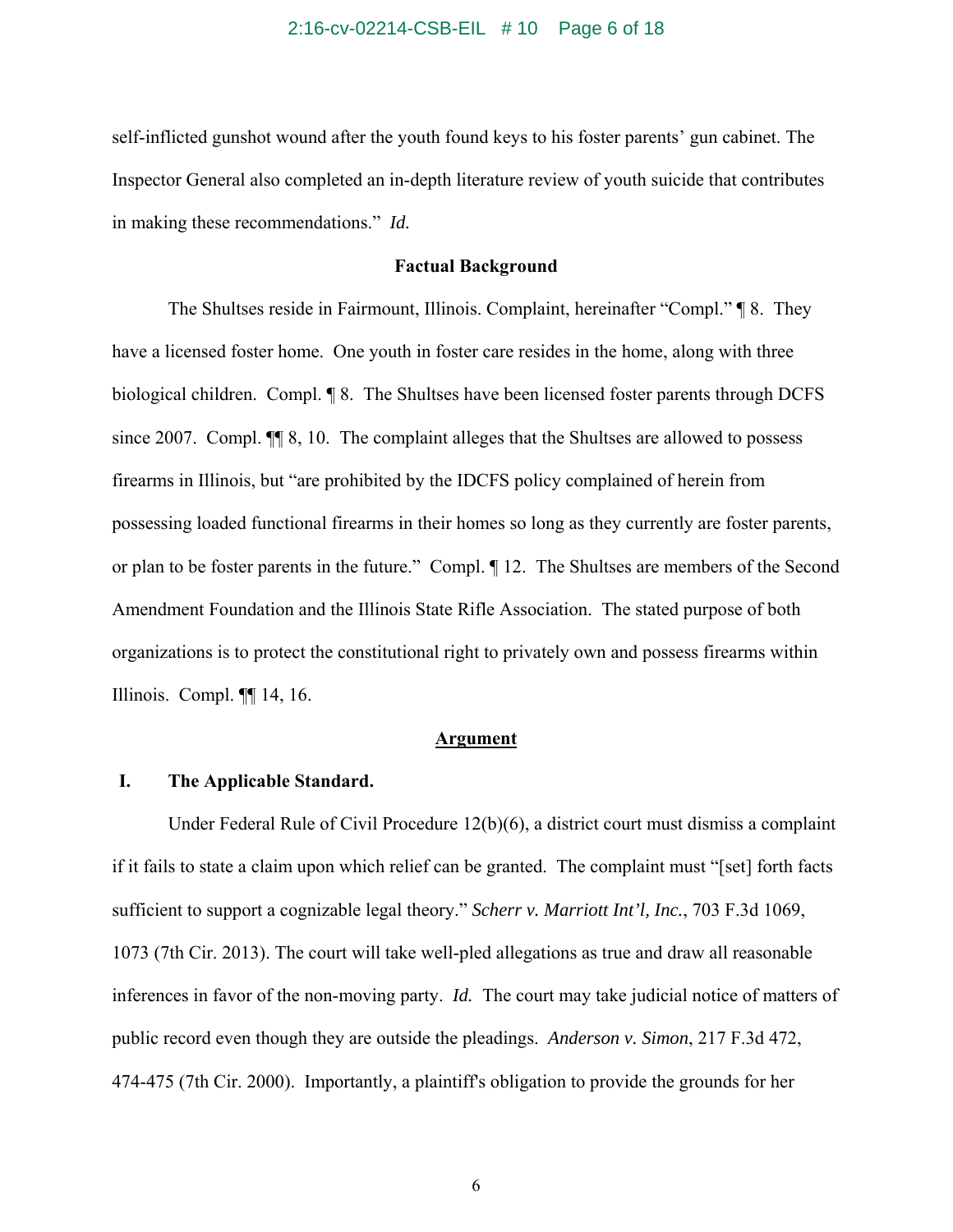#### 2:16-cv-02214-CSB-EIL # 10 Page 7 of 18

entitlement to relief requires more than labels and conclusions, and a formulaic recitation of a cause of action's elements will not do. *Bell Atlantic Corp. v. Twombly*, 550 U.S. 544, 545 (2007). A plaintiff's conclusory legal statements should not be taken into account. *Brooks v. Ross*, 578 F.3d 574, 581 (7th Cir. 2009).

# **II. Defendant Does Not Violate The Plaintiffs' Second Amendment Constitutional Rights By Requiring Safe Storage of Firearms and Ammunition.**

Plaintiffs allege that DCFS policy and rules, "based solely on their status as foster parents," violate their right to possess and carry firearms as secured by the Second Amendment. Compl. ¶ 30. Plaintiffs are wrong. The Department's policies and rules require the safe storage of firearms and ammunition in foster homes. No court has held that foster parents' right to firearms is guaranteed by the Second Amendment.

In *Dist. of Columbia v. Heller*, 554 U.S. 570, 635 (2008), the Supreme Court confirmed that "[l]ike most rights, the right secured by the Second Amendment is not unlimited." *Id.* at 626. The Court explained that "nothing in our opinion should be taken to cast doubt on longstanding prohibitions on the possession of firearms by felons and the mentally ill, or laws forbidding the carrying of firearms in sensitive places such as schools and government buildings, or laws imposing conditions and qualification on the commercial sale of arms." *Id.* at 626-27. The Court added that this list of "presumptively lawful regulatory measures" was illustrative, not exhaustive. *Id.* at 627 n. 26.

In *Ezell v. City of Chicago*, 651 F.3d 684 (7th Cir 2011), the Court of Appeals established a two-part framework for resolving Second Amendment issues like those present in this case. "First, the threshold inquiry . . . will be a 'scope' question: Is the restricted activity protected by the Second Amendment in the first place?" *Id.* at 701. If the activity regulated by the challenged law is not within the scope of the Second Amendment, then "the activity is categorically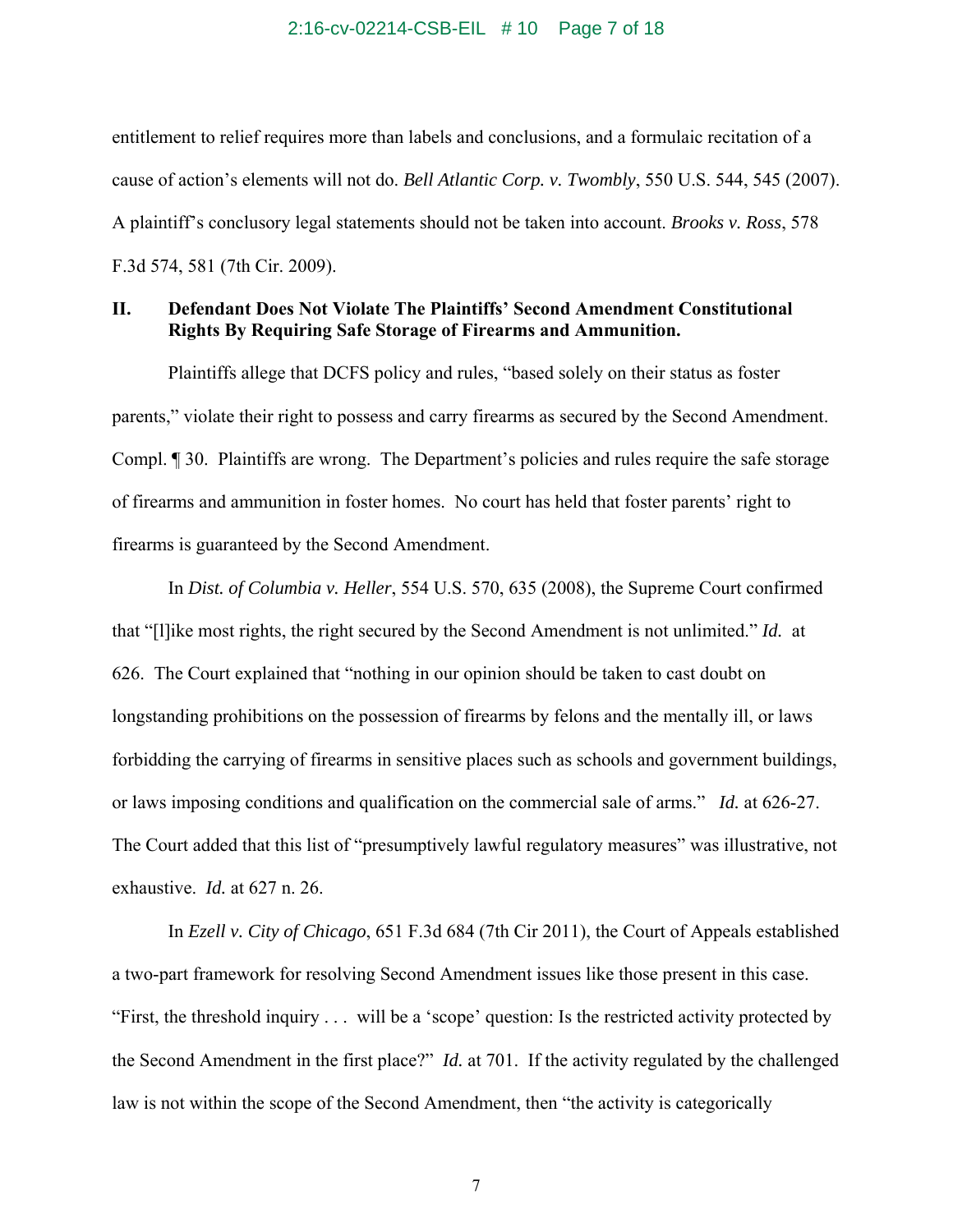#### 2:16-cv-02214-CSB-EIL # 10 Page 8 of 18

unprotected, and the law is not subject to further Second Amendment review." *Id.* at 702-03. Second, if the regulated activity is within the scope of the Second Amendment, "then there must be a[n] . . . inquiry into the strength of the government's justification for restricting and regulating the exercise of Second Amendment rights." *Id.* at 703.

### **A. The Department's Rules for Storage of Guns and Ammunition in Foster Homes Do Not Implicate a Core Second Amendment Right.**

The Shultses contend that they have a constitutional right to be foster parents. Compl. ¶ 3. This is simply not so. No court has found that there is a constitutional right to be a foster parent. Foster parents have a voluntary contractual temporary relationship with the State. While they are foster parents with children in care placed in their homes, they are obligated to comply with state law and regulation. These laws and regulations restrict their actions in their homes. *See* Ill. Admin. Code tit. 89, § 402.1; discussion *supra* at 2-4. The relationship of a foster parent with the State is contractual, and compliance with the licensing rules is an essential component of that contractual relationship.

The Seventh Circuit Court of Appeals has determined that Illinois foster parents have no cognizable liberty interest in their relationship with the foster children in their homes. *Procopio v. Johnson,* 994 F.2d 325, 328-30 (7th Cir. 1993). Instead, a foster parent's role is that of a "'temporary weigh station on the road of a child's life,' not a family for whom a future permanent situation is guaranteed." *Procopio,* 994 F.2d at 329 (quoting *Johnson v. Burnett,* 182 Ill. App. 3d 574, 579 (Ill. App. Ct. 1989)). The Shultses have no constitutional right to be foster parents. Their status as foster parents is dependent on their compliance with the Department's rules.

The threshold inquiry is whether foster parents retain an unfettered Second Amendment right to possess firearms in a licensed foster home. They do not. The Shultses voluntarily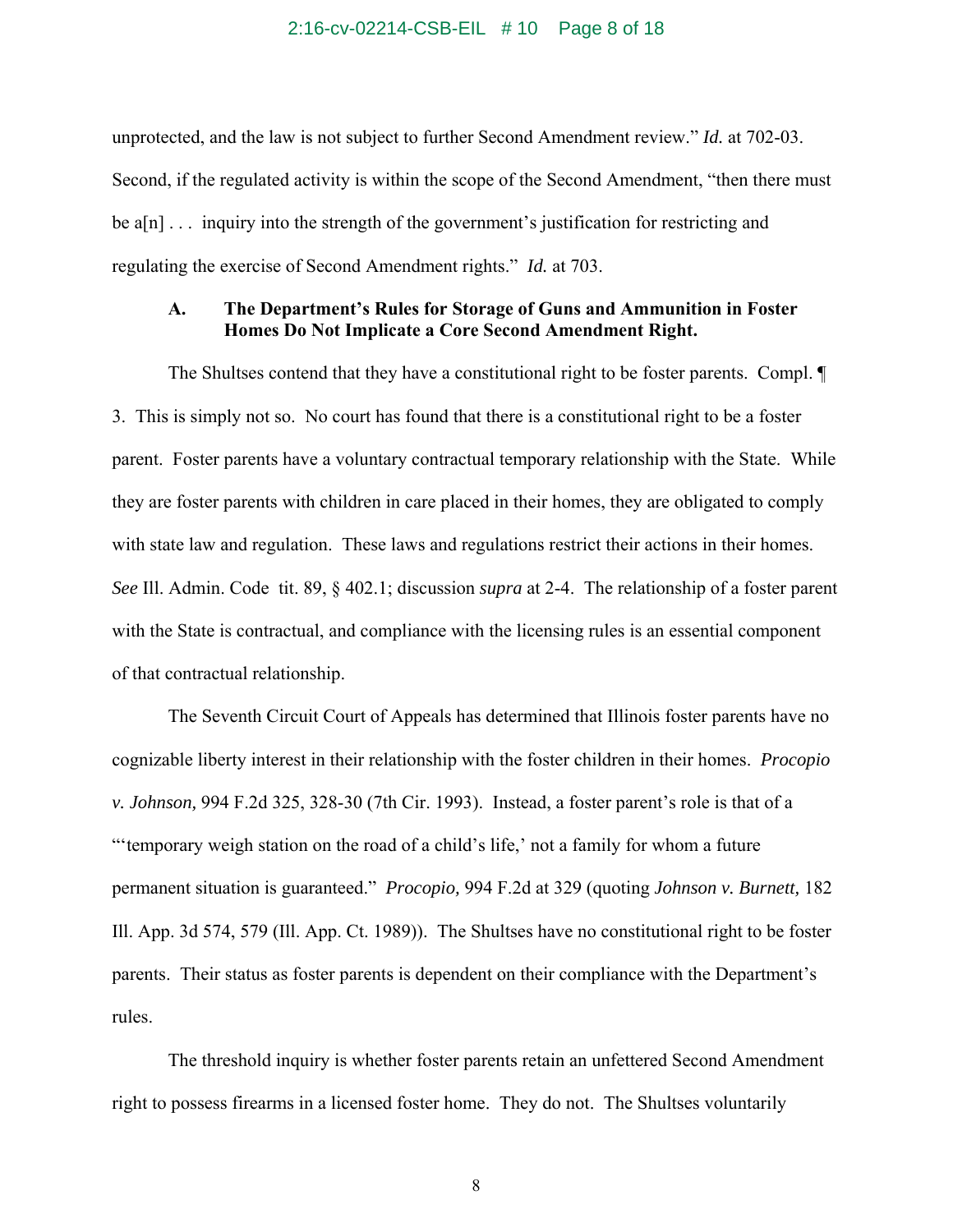#### 2:16-cv-02214-CSB-EIL # 10 Page 9 of 18

agreed to be foster parents in Illinois and have signed contracts to abide by the Department's rules, regulations, and policies to maintain a licensed foster home in Illinois. If they choose to no longer be foster parents, they will not be subject to any of the restrictions that they complain of. Foster parents in Illinois are independent contractors and not employees or agents of the State. *Nichol v. Stass*, 192 Ill. 2d. 233, 238 (Ill. 2000). *See also Lofton v. Sec'y of Dep't of Children & Family Servs.*, 358 F.3d 804, 809 (11th Cir. 2004); *Smith v. Org. of Foster Families for Equal. & Reform,* 431 U.S. 816, 845 (1977) (noting that, unlike the natural family, which has "its origins entirely apart from the power of the State," the foster parent-child relationship "has its source in state law and contractual arrangements").

 As part of their contracts with the State to be foster parents and to license their homes, foster parents give up certain rights and privileges that they would otherwise enjoy. For example, foster parents' business and employment are limited, including a requirement that any business operation on the premises be approved. Further, employment outside of the home is permitted, but a plan for supervision of the children must be approved in writing before children are placed in the foster home. Ill. Admin. Code tit. 89, § 402.11. Written consent of the parent, juvenile court, or legal custodian is required for church attendance in a faith different from the child's. §402.25. Likewise, written consent is required for extensive trips or excursions. Ill. Admin. Code tit. 89, §402.25. The use of corporal punishment is prohibited and other forms of punishment are proscribed. Ill. Admin. Code tit. 89, §402.11. Foster parents do not have a right to exercise their religious beliefs about punishment on a child in foster care. *Backlund v. Barnhart,* 778 F.2d 1386, 1389-90 (9th Cir. 1985).

It is fundamentally accepted that parties may contract away rights, even of constitutional dimension, as well as statutory rights. *Gaylor v. Vill. of Ringwood*, 363 Ill. App. 3d, 543, 549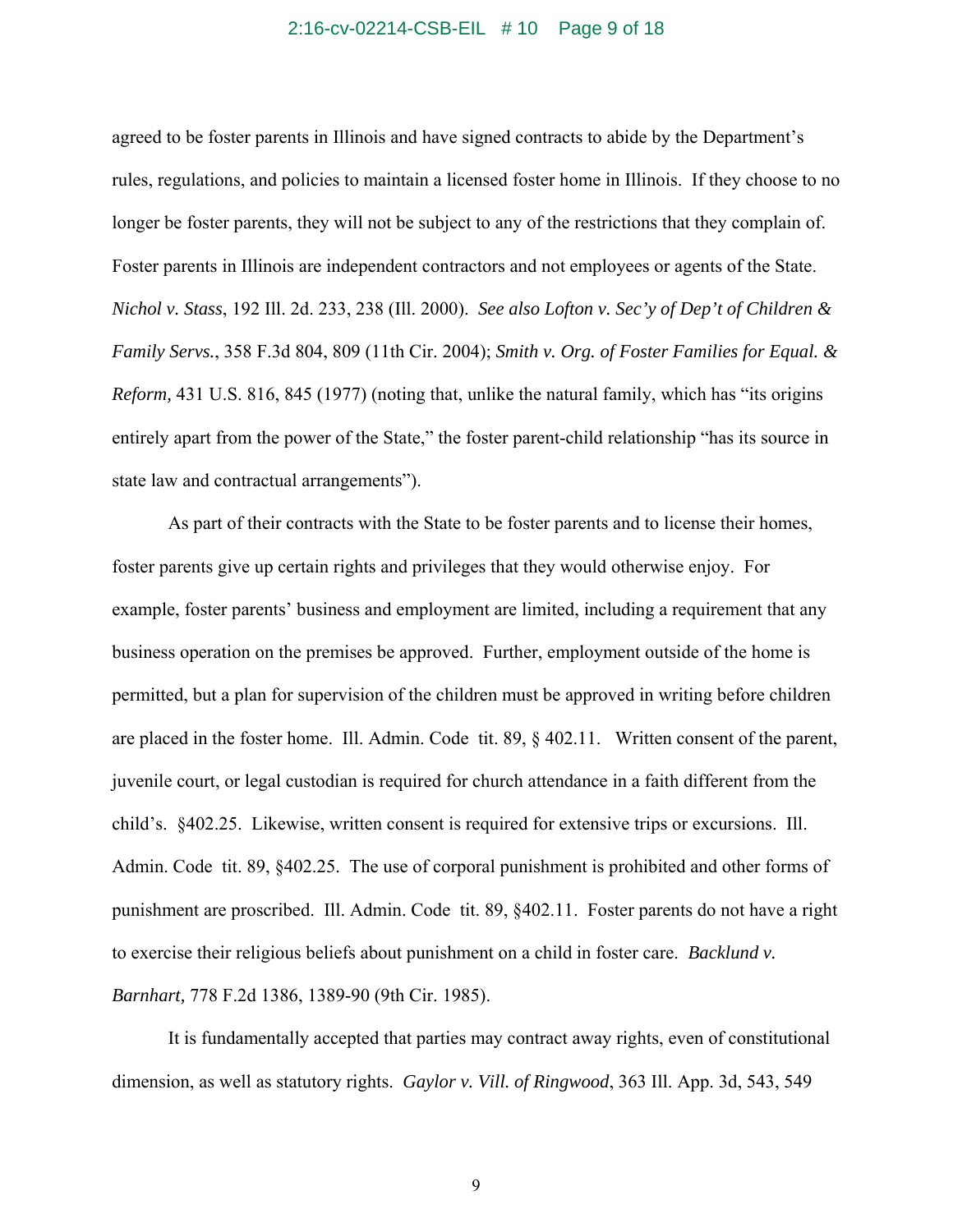#### 2:16-cv-02214-CSB-EIL # 10 Page 10 of 18

(2d Dist. 2006)(internal citation omitted). Plaintiffs are free to choose to have the same access to firearms as other Illinois citizens by simply choosing not to be foster parents.

As the Court recognized in *Smith*, 431 U.S. at 856–58, state law defines the circumstances under which a child may be placed in foster care, prescribes the obligations of the foster parents, and provides for the removal of the child from the foster home "in [the] discretion" of the agency with custody of the child. *Id.* The agency compensates the foster parents, and reserves in its contracts the authority to decide as it sees fit whether and when a child shall be returned to his natural family or placed elsewhere. Were it not for the system of foster care that the state maintains, the relationship for which constitutional protection is asserted would not even exist. *Lofton,* 358 F.3d at 809; *cf. Smith,* 431 U.S. at 845 (noting that, unlike the natural family, which has "its origins entirely apart from the power of the State," the foster parent-child relationship "has its source in state law and contractual arrangements"); *Dupuy v. Samuels*, 397 F.3d 493, 514 (7th Cir. 2005) (plaintiffs have chosen to be licensed by the Department as foster parents, which is "a contractual role created by the State for the purpose of assisting the unfortunate victims of child abuse or neglect.").

Further, "foster parents do not enjoy the same constitutional protections that natural parents do." *Backlund*, 778 F.2d at 1389–90 (9th Cir. 1985); *see also Kyees v. Cty. Dep't of Public Welfare,* 600 F.2d 693, 698 (7th Cir. 1979); *Drummond v. Fulton County Department of Family & Children's Servs.,* 563 F.2d 1200, 1206-07 (5th Cir.1977) (en banc); *Sherrard v. Owens,* 484 F. Supp. 728, 740-41 (W.D. Mich. 1980), *aff'd,* 644 F.2d 542 (6th Cir. 1981) (per curiam).

The relationship between these foster parents and foster child is a creature of Illinois child welfare statutes. The Shultses chose to become foster parents, voluntarily applied for and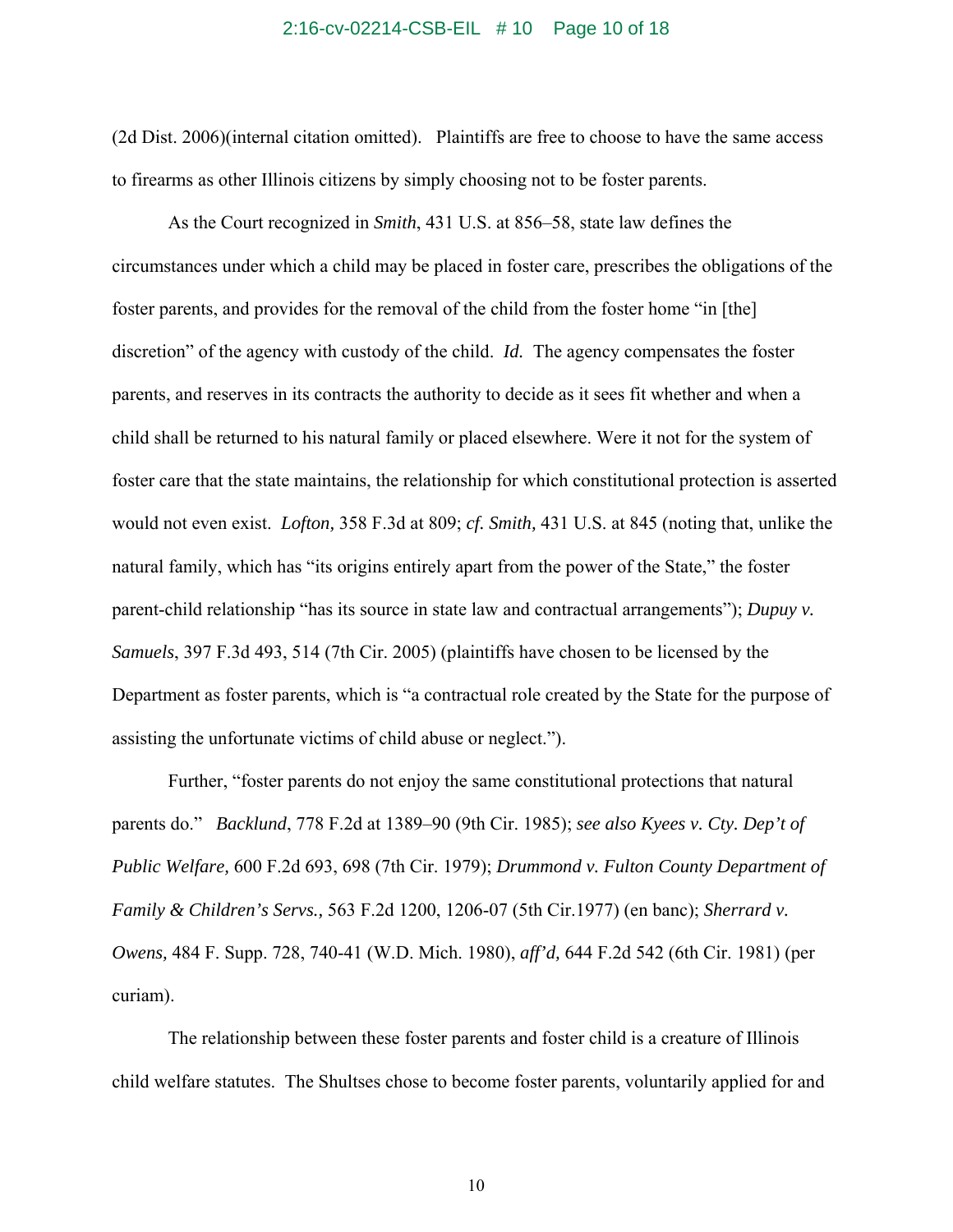#### 2:16-cv-02214-CSB-EIL # 10 Page 11 of 18

were granted a license to have their home registered as a foster home and, in doing so, agreed to be subject to Department rules, regulations and policies in order to protect foster children placed in their care. Given this framework, the lawful regulatory measures taken by the Department to regulate a licensed foster home are not within the scope of the Second Amendment, and there is no need to subject them to further Second Amendment review. *Ezell*, 651 F.3d at 702-03.

The Shultses claim that their failure to abide by their agreement to keep firearms safely away from the child placed in their care will result in removal of the child. But that does not make the agreement to be foster parents involuntary or coercive. *See id.* The question whether participation as a foster parent is voluntary for failure to abide by an agreement to keep children safe has been answered in the negative: knowing that removal is a consequence of jeopardizing children's safety does not render foster parents' agreement involuntary or make the process constitutionally infirm. *See Dupuy v. Samuels,* 465 F.3d at 761-62. Moreover, the State is free to remove a foster child in care from a particular foster home at any time. As the Second Circuit recognized in *Rivera v. Marcus*, 696 F.2d 1016, 1017 (2d Cir. 1982): "Although foster parents often provide the same care, love and support expected of natural or adoptive parents, the foster relationship is frequently of shorter duration and is carefully circumscribed by a contract which typically authorizes the state to remove a child from the foster home at any time." Because plaintiffs fail to state a claim upon which relief can be granted and their complaint should be dismissed.

### **B. The Government's Regulation of Firearms and Ammunition in Foster Homes Is Justified.**

 Even if the regulation and policies of the State that Plaintiffs complain about impinge on their core Second Amendment rights, the regulations and policies for safe storage of guns and ammunition in foster homes satisfy the standard articulated in *Ezell v. City of Chicago,* 651 F.3d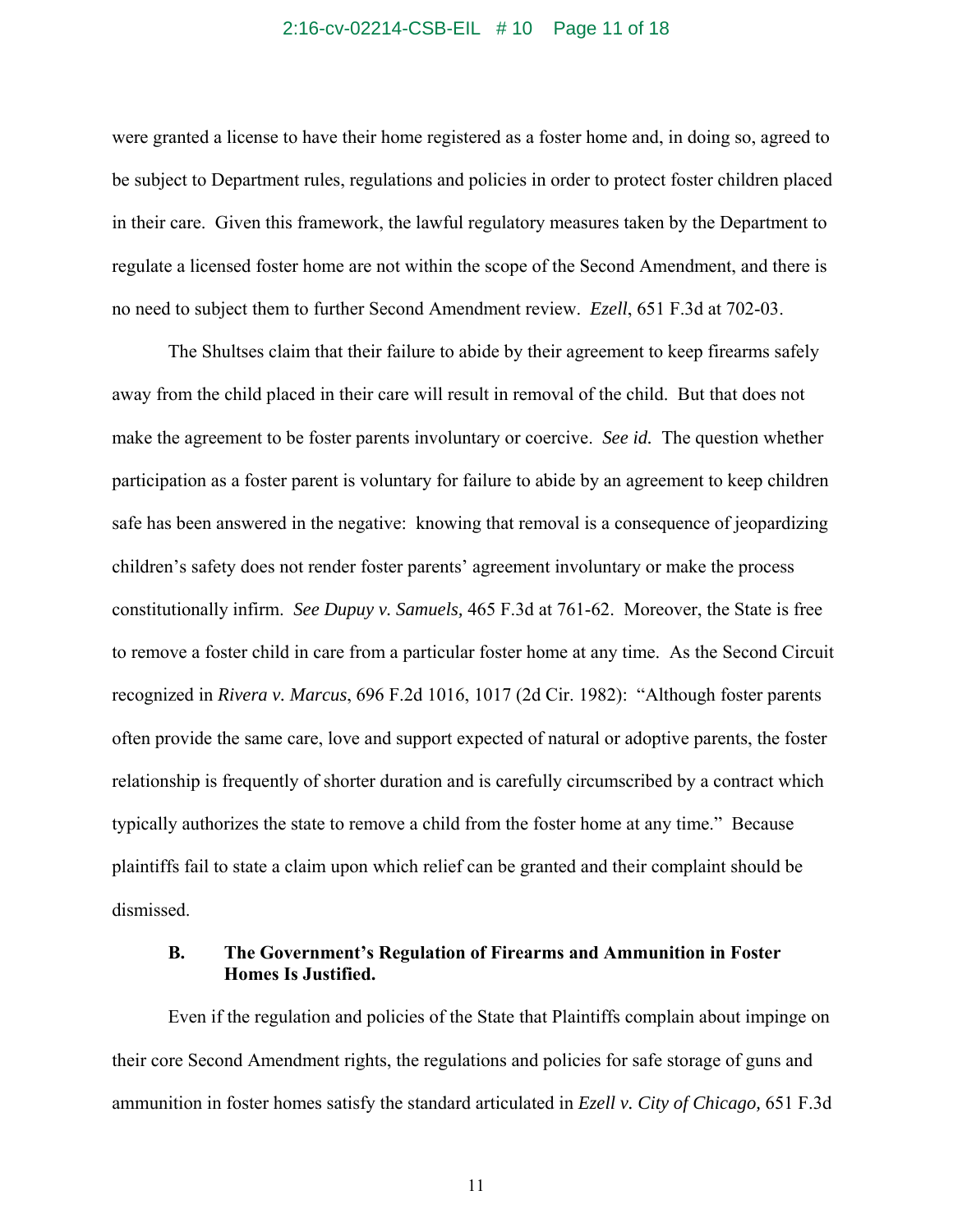#### 2:16-cv-02214-CSB-EIL # 10 Page 12 of 18

684, 708-09 (7th Cir. 2011). There is a "strong public interest justification" for the regulation and "a close fit between [that regulation] and the actual public interest it serves." *Id.* 

 Firearms, especially unsecured and loaded firearms, are dangerous when children are in the home. *See* David C. Grossman *et al.*, *Gun Storage Practices and Risk of Youth Suicide and Unintentional Firearm Injuries*, 293 JAMA 707, 711-13 (Feb. 2005), *available at*  jamanetwork.com/journals/jama/fullarticle/200330. For example, in 2013, there were 1113 gun deaths in Illinois, which include homicides, suicides and unintentional shootings. 151 children and adolescents 19 and younger were killed. *See* Ill. Council against Handgun Violence ("ICHV"), *available at* http://www.ichv.org/facts-about-gun- violence/general-facts-about-gunviolence (last visited November 16, 2016) (citing CDC National Center for Health Statistics mortality report online, 2013). Nationwide, of all injury deaths of individuals 15 through 19 years of age in 2009, more than 1 in 4 were firearm related, and of those 20 years-old and younger, 1 in 5 were firearm related. M. Denise Dowd *et al.,* American Academy of Pediatrics, Council on Injury, Violence, and Poison Prevention, Executive Committee, *Firearm-Related Injuries Affecting the Pediatric Population,* 130 Pediatrics, Issue 5 (Nov. 2012), *available at*  http://pediatrics.aappublications.org/content/130/5/e1416.full, citing National Center for Injury Prevention and Control, U.S. Centers for Disease Control and Prevention, Web-Based Injury Statistics Query & Reporting System (WISQARS) Injury Mortality Reports, 1999–2009, for national, regional, and states (May, 2012).

 There is no doubt that guns are dangerous to children and there is a strong public interest served in protecting children from gun death and injury. Most guns involved in self-inflicted and unintentional firearm injuries originate either from the victim's home or the home of a friend or relative. Grossman, D. et al., *Self-inflicted and Unintentional Firearm Injuries Among Children*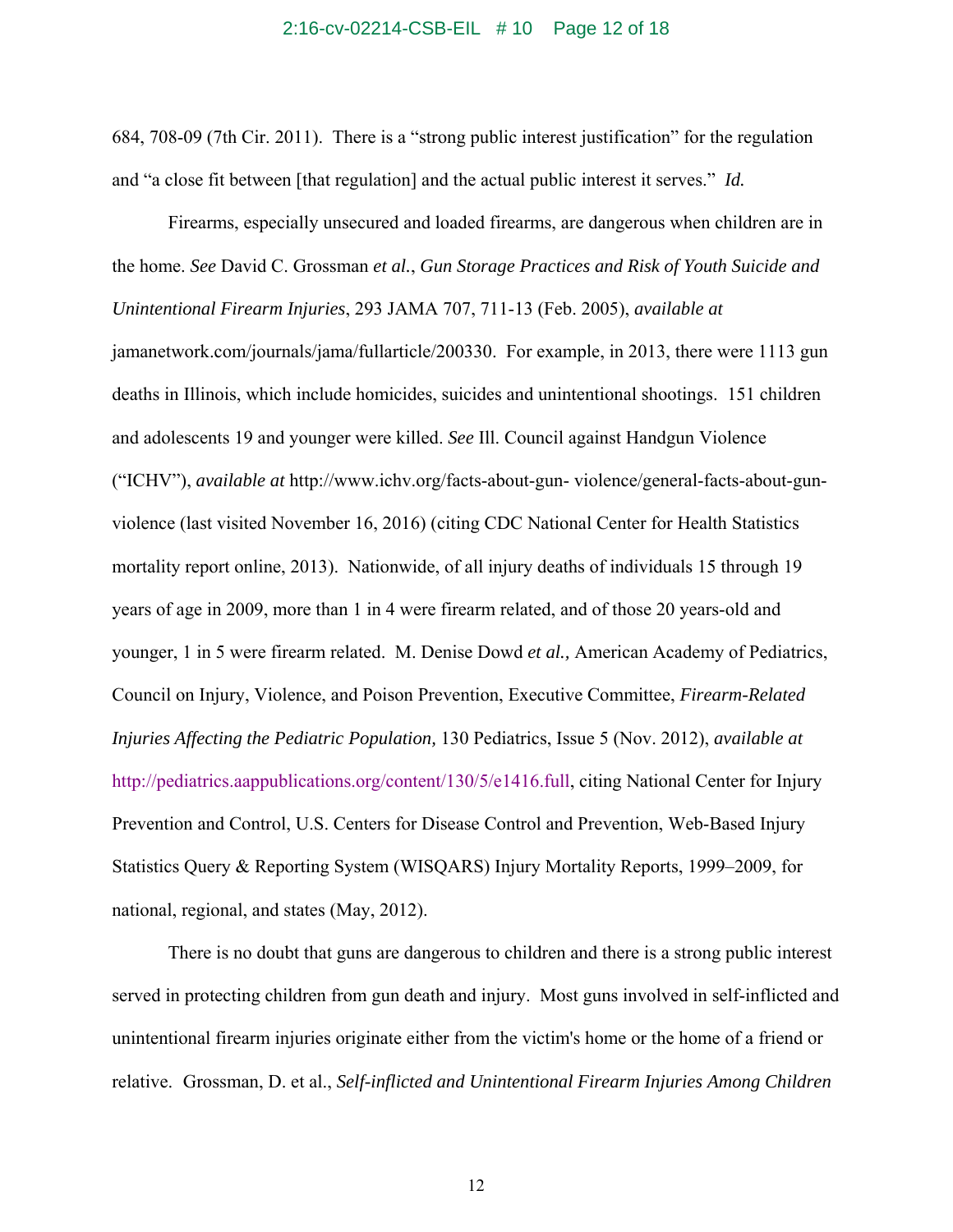#### 2:16-cv-02214-CSB-EIL # 10 Page 13 of 18

*and Adolescents: The Source of the Firearm,* 149 Archives of Pediatric and Adolescent Medicine, 875-878 (1999), *available at* 

http://jamanetwork.com/journals/jamapediatrics/fullarticle/347593. Firearms in foster homes have led to tragic consequences. *E.g. McLean v. Gordon*, 548 F.3d 613, 616-17 (8th Cir. 2008) (section 1983 and wrongful death action against state social worker after foster child shot and killed by another child in a foster home).

 The close fit between the regulations and the public interest served, *Ezell, id.,* is borne out in reported studies. The practices of keeping guns locked, unloaded, storing ammunition locked, and in a separate location each has a protective effect. Grossman, *id.* at 707; M. Denise Dowd *et al., id. See also Jackson v. City and Cty. of S.F.*, 746 F.3d 953, 966 (9th Cir. 2014) (trigger-lock requirement in all homes reasonable under the Second Amendment because "firearm injuries are the third-leading cause of death in San Francisco . . . having unlocked firearms in the home increases the risk of gun-related injury, especially to children.").

To be clear, the licensing regulations do not ban firearms in foster homes. The rules and policies requiring safe storage of firearms and ammunition in licensed foster homes fit the public interest that is served in regulating foster homes. Children in foster care have a right to be secure in their placements. Children in state care and custody are removed from their parents' care in the first instance because they were abused or neglected. The state has enacted numerous safety measures to keep children safe in the foster homes they are placed in. Restricting children's ability to access firearms while placed in a foster home is in the public interest. *See, e.g., McLean*, 548 F.3d at 616-17.

 It is noteworthy that the rule and policy at issue in this case are less restrictive than the trigger-lock requirement that was approved in *Jackson v. City and Cty. of S.F.* All homes in San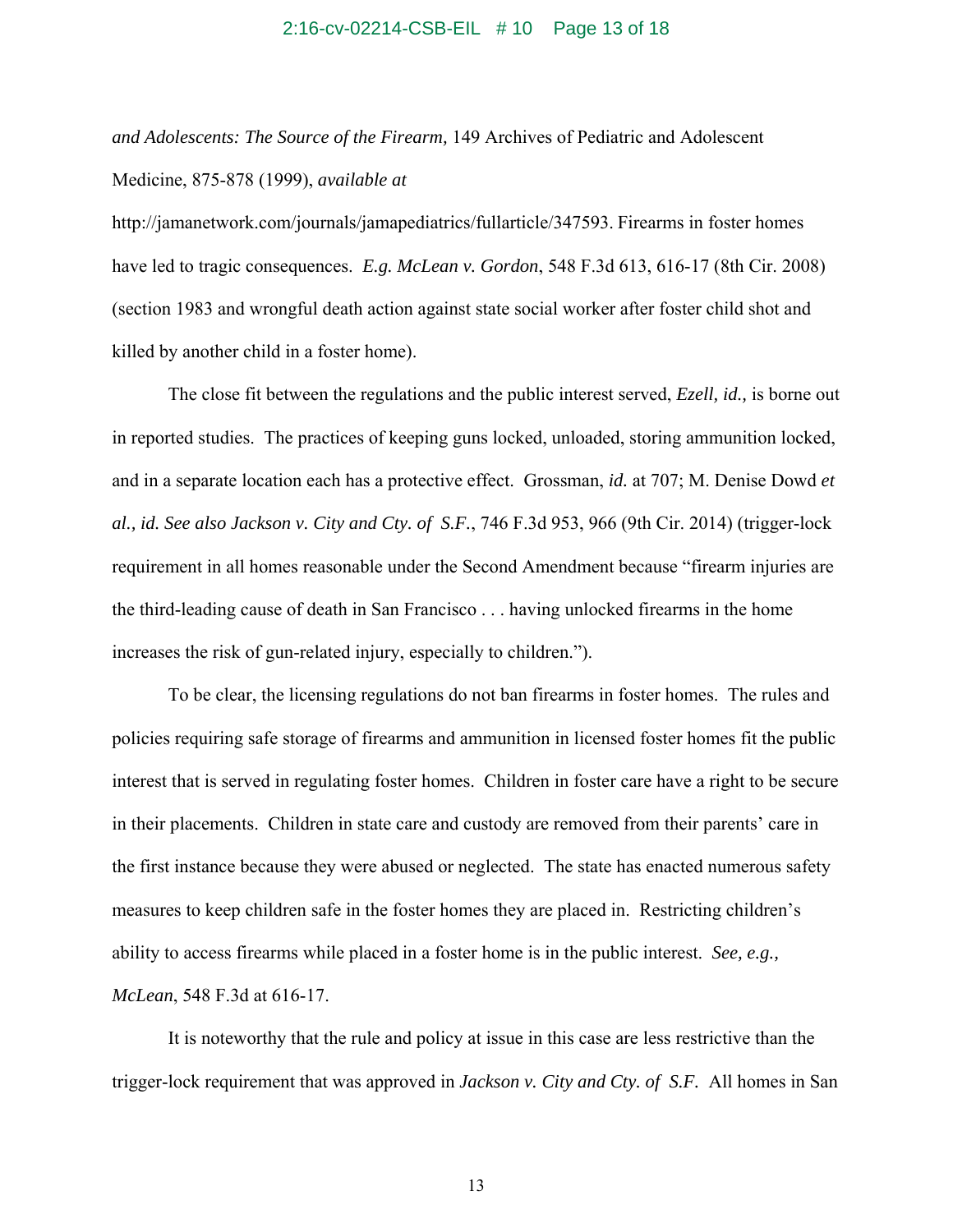#### 2:16-cv-02214-CSB-EIL # 10 Page 14 of 18

Francisco are affected by that regulation, *id.* at 966, whereas the regulation in this case concerns only foster homes which provide temporary care for children in the care and custody of the State.

 The Shultses' voluntary, contractual-based situation is temporary; one day foster children will not be in their home and they will be free to have loaded, unsecured firearms. Yet, in the meantime, with a foster child placed in the Shultses' licensed foster home, they must continue to abide by the regulations and policies to keep the children placed in their care safe. The Shultses are free to at any time to relinquish their foster home license and not be subject to the rules and policies that they complain about. This is not a significant burden on their Second Amendment rights. The regulation is in the public interest and the regulation closely fits the public interest served. The complaint should be dismissed.

# **III. The Licensing Requirements for Safe Storage of Guns and Ammunition in Foster Homes Do Not Violate Equal Protection.**

Plaintiffs' equal protection challenge fails because there is a rational basis for the licensing requirements for safe storage of guns and ammunition in foster homes. Under the Equal Protection Clause, a court should uphold a challenged law if there is a rational basis supporting it. Where a law is upheld under the appropriate Second Amendment analysis, the question for equal protection purposes is whether the law has a rational basis, so long as a suspect class is not involved. *See Teixeira v. Cty. of Alameda,* 822 F.3d 1047, 1052 (9th Cir. 2016), citing *Romer v. Evans,* 517 U.S. 620, 631 (1996) ("we will uphold a legislative classification so long as it 'neither burdens a fundamental right nor targets a suspect class,' and 'bears a rational relation to some legitimate end.'"); *Kwong v. Bloomberg,* 723 F.3d 160, 170 n.19 (2d Cir. 2013); *Nat'l Rifle Ass'n of Am. v. Bureau of Alcohol, Tobacco, Firearms & Explosives,* 700 F.3d 185, 211–12 (5th Cir. 2012); *Hightower v. City of Boston,* 693 F.3d 61, 83 (1st Cir. 2012).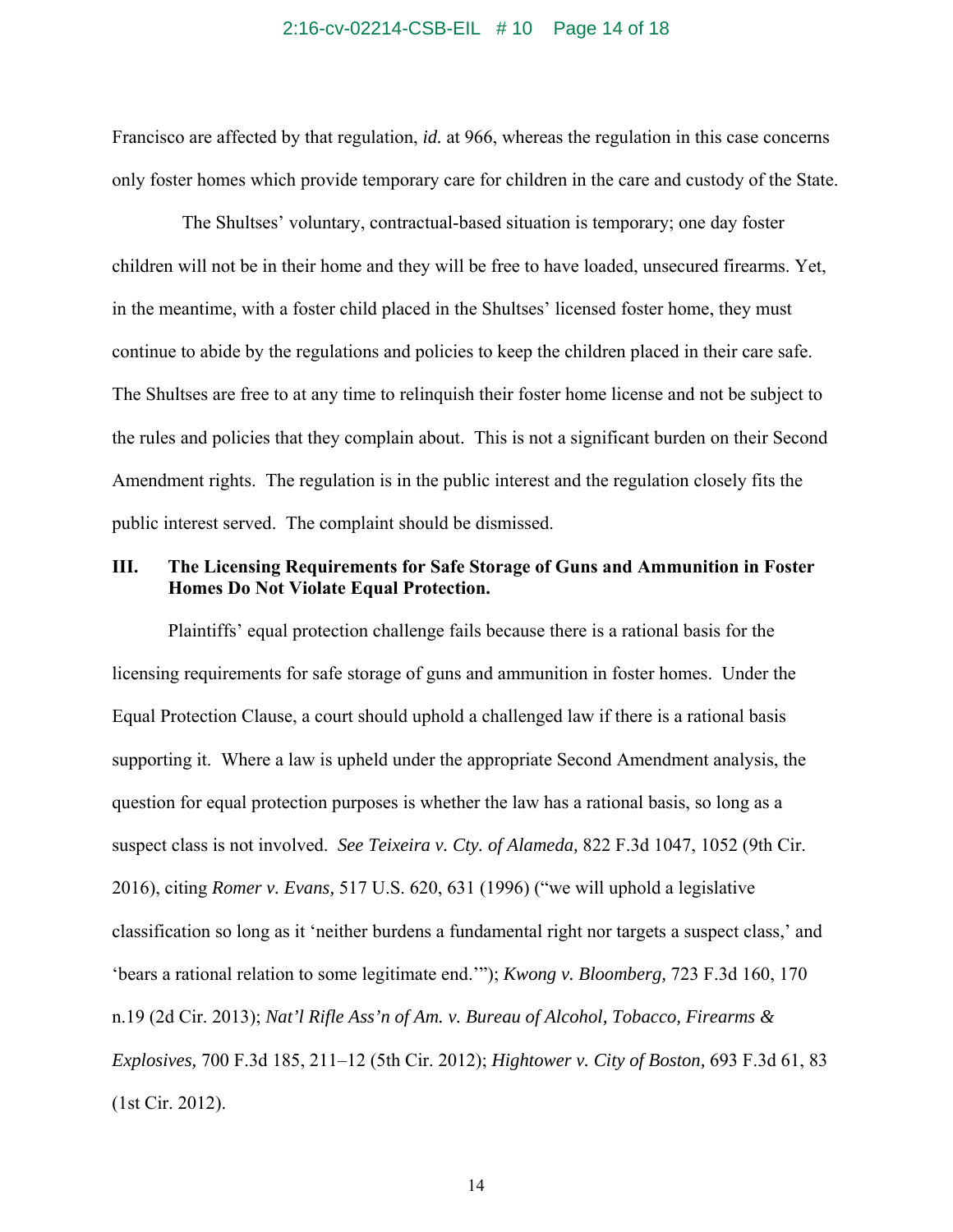#### 2:16-cv-02214-CSB-EIL # 10 Page 15 of 18

 The Shultses do not comprise a suspect class. *Jones v. Ada S. McKinley Cmty. Servs.,* No. 89 C 0319, 1989 WL 152352, at \*1, 6 (N.D. Ill. Nov. 28, 1989) ("[I]n light of the characteristics of classes which have received protection, discrete and insular minorities unable to utilize the political process to correct inequalities, it is absurd to assert foster parents would qualify for protection.").

This Court should uphold the challenged licensing requirement under the Equal Protection Clause because there is a rational basis for the safe storage requirements for guns and ammunition in foster homes. *See Baskin v. Bogan,* 766 F.3d 648, 654 (7th Cir. 2014). "The question is whether the challenged legislation is rationally related to a legitimate state interest." *Heller,* 509 U.S. at 320. Under this deferential standard, a legislative classification "is accorded a strong presumption of validity," *id.* at 319, and "must be upheld against equal protection challenge if there is any reasonably conceivable state of facts that could provide a rational basis for the classification," *id.* at 320 (citation omitted). "[T]he burden is on the one attacking the legislative arrangement to negative every conceivable basis which might support it, whether or not the basis has a foundation in the record." *Id.* at 320-21 (citation omitted). *Lofton,* 358 F.3d at 818.

 In *Baskin,* the Seventh Circuit Court of Appeals specifically highlighted "the Supreme Court's insistence that 'whether embodied in the Fourteenth Amendment or inferred from the Fifth, equal protection is not a license for courts to judge the wisdom, fairness, or logic of legislative choices. In areas of social and economic policy, a statutory classification that neither proceeds *along suspect lines* nor infringes fundamental constitutional rights must be upheld against equal protection challenge if there is any reasonably conceivable state of facts that could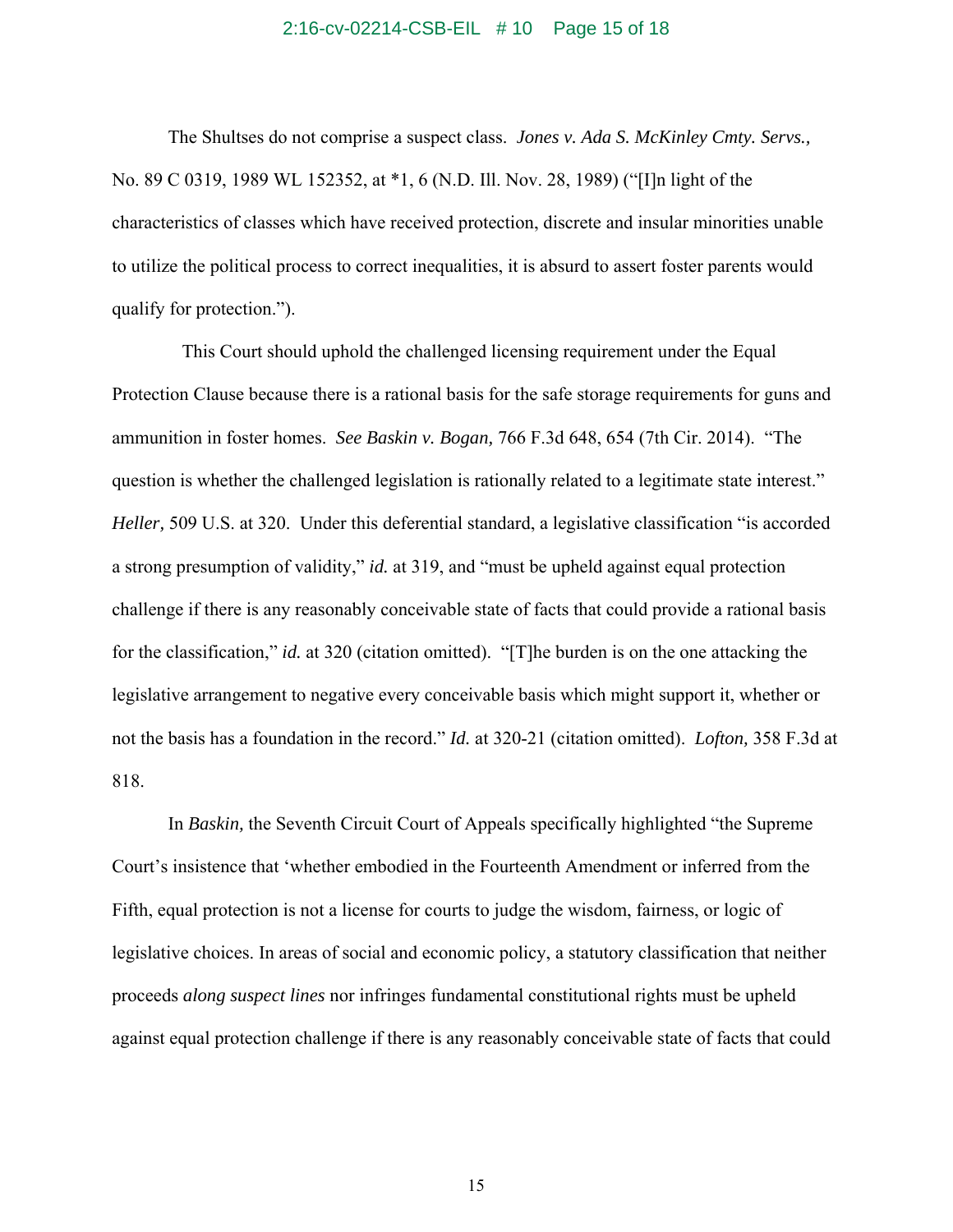### 2:16-cv-02214-CSB-EIL # 10 Page 16 of 18

provide a rational basis for the classification.'" 766 F.3d at 654 (citing *FCC v. Beach Communications, Inc.,* 508 U.S. 307, 313 (1993).

 In this case, the rational basis for the safe-storage licensing policies is clear and well supported. The practice of keeping firearms locked, unloaded and storing ammunition in a locked location separate from firearms serves as a protective measure that reduces youth suicide and unintentional injury in homes with children and teenagers. Grossman et al., 293 JAMA at 711-13. *See also* M. Denise Dowd *et al., id.* 

 Additional support for the trigger-lock requirement is found in a study that concludes that many young children have the same trigger pull strength as women. Young children possess the physical strength to fire a gun: 25% of 3-to-4-year-olds, 70% of 5-to-6-year-olds, and 90% of 7 to-8-year-olds can fire most handguns. Naureckas, S.M. et al, *Children's and Women's Ability to Fire Handguns*, 149 Archives of Pediatric and Adolescent Medicine, 1318 (Dec. 1995). *See also* Hemenway, D., Solnick, S.J., *Children and Unintentional Firearm Death, Injury Epidemiology. 2015: 2:26-31, available at* 

http://injepijournal.springeropen.com/articles/10.1186/s40621-015-0057-0 (study highlights the fact that unintentional firearm death to children is a problem of children shooting children and thus the importance of keeping guns away from children, their siblings, and their friends). There is no question that there is a rational basis for the licensing requirements for safe storage of guns and ammunition in foster homes. This Court should dismiss Plaintiffs' equal protection claim.

### **Conclusion**

WHEREFORE, for the foregoing reasons, Defendant George H. Sheldon, Director of the Department, requests that this Honorable Court grant his motion to dismiss Plaintiffs' complaint pursuant to Fed. R. Civ. P. 12(b)(6).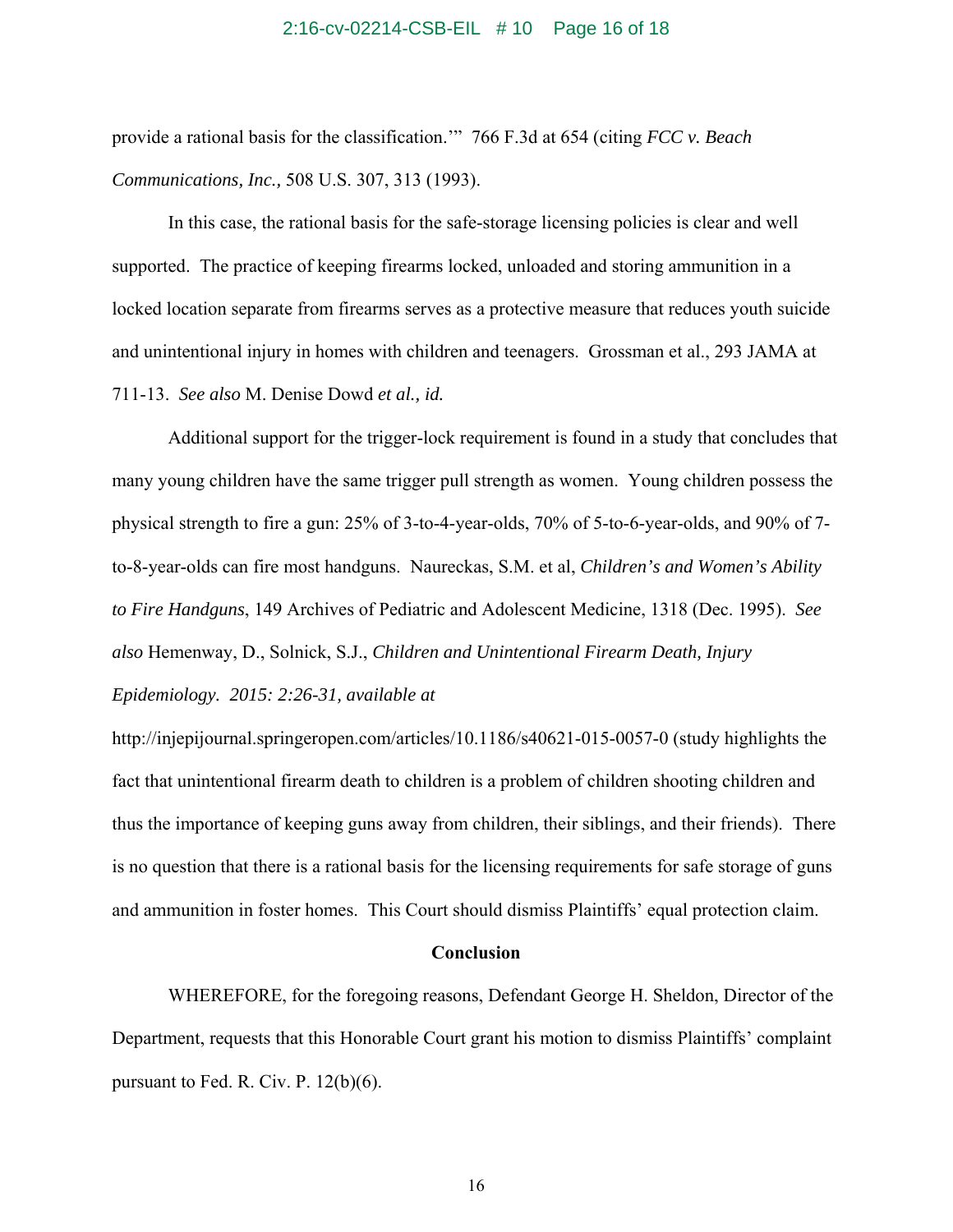Respectfully submitted,

 LISA MADIGAN Illinois Attorney General

By: /s/Barbara L. Greenspan\_ Barbara L. Greenspan James C. Stevens Michelle G. Camp Assistant Attorneys General 100 W. Randolph St., 11-200 Chicago, Illinois 60601 (312) 814-7087